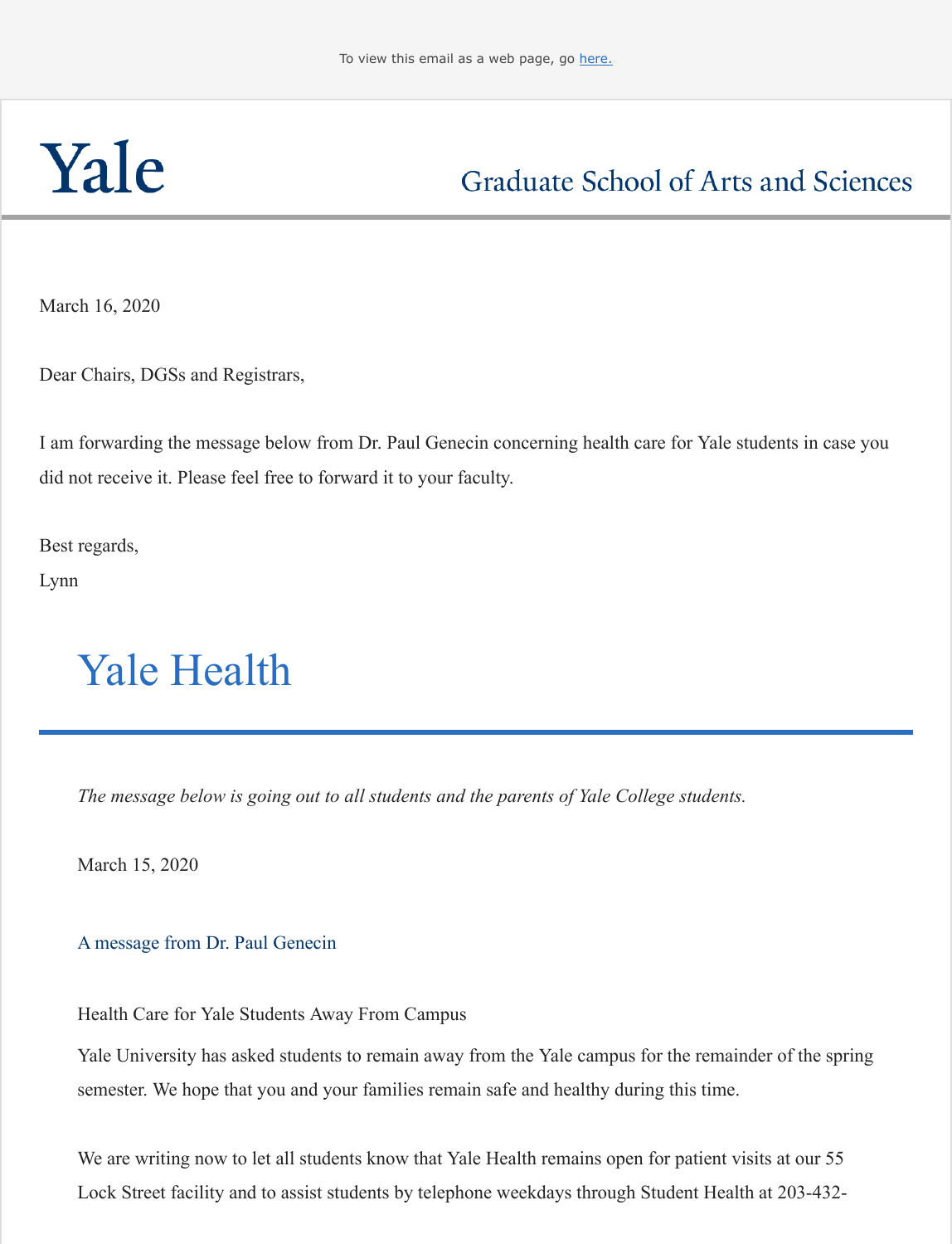Yale Health's Mental Health and Counseling Service at 203-432-0290 to develop plans for c away from campus.

The remainder of this message provides information for students who are enrolled in Yale H Hospitalization/Specialty Care Coverage for the spring semester. Spring semester Hospitalization/Specialty Care Coverage is effective through July 31, 2020.

Hospitalization and Specialty Care Coverage for Students in Connecticut

If you have Yale Health Hospitalization/Specialty Coverage and are in Connecticut during the you should obtain care, as usual, through Yale Health providers at the Yale Health Center at Street in New Haven. If you have questions about your care, please contact Student Health at 0312.

As always, urgent and emergency care is covered at 100% worldwide for students enrolled i Health Hospitalization/Specialty Care Coverage.

If you have questions regarding Yale Health Hospitalization/Specialty Care Coverage during please contact Member Services at 203-432-0246 or member.services@yale.edu.

Hospitalization and Specialty Care Coverage for Students Outside of Connecticut As always, urgent and emergency care is covered at 100% worldwide for students enrolled in Health Hospitalization/Specialty Care Coverage.

If you are away from Connecticut and require non-e[mergent medical care, contac](mailto:member.services@yale.edu?subject=)t Student H 203-432-0312 and our staff will help you determine next steps. As of today and effective through  $\frac{1}{2}$ 31, 2020, unless students are invited to return to campus, Yale Health will expand its network providers to allow for coverage outside of Connecticut for medically necessary treatment for conditions and for prenatal and labor and delivery care. Please note that, with the exception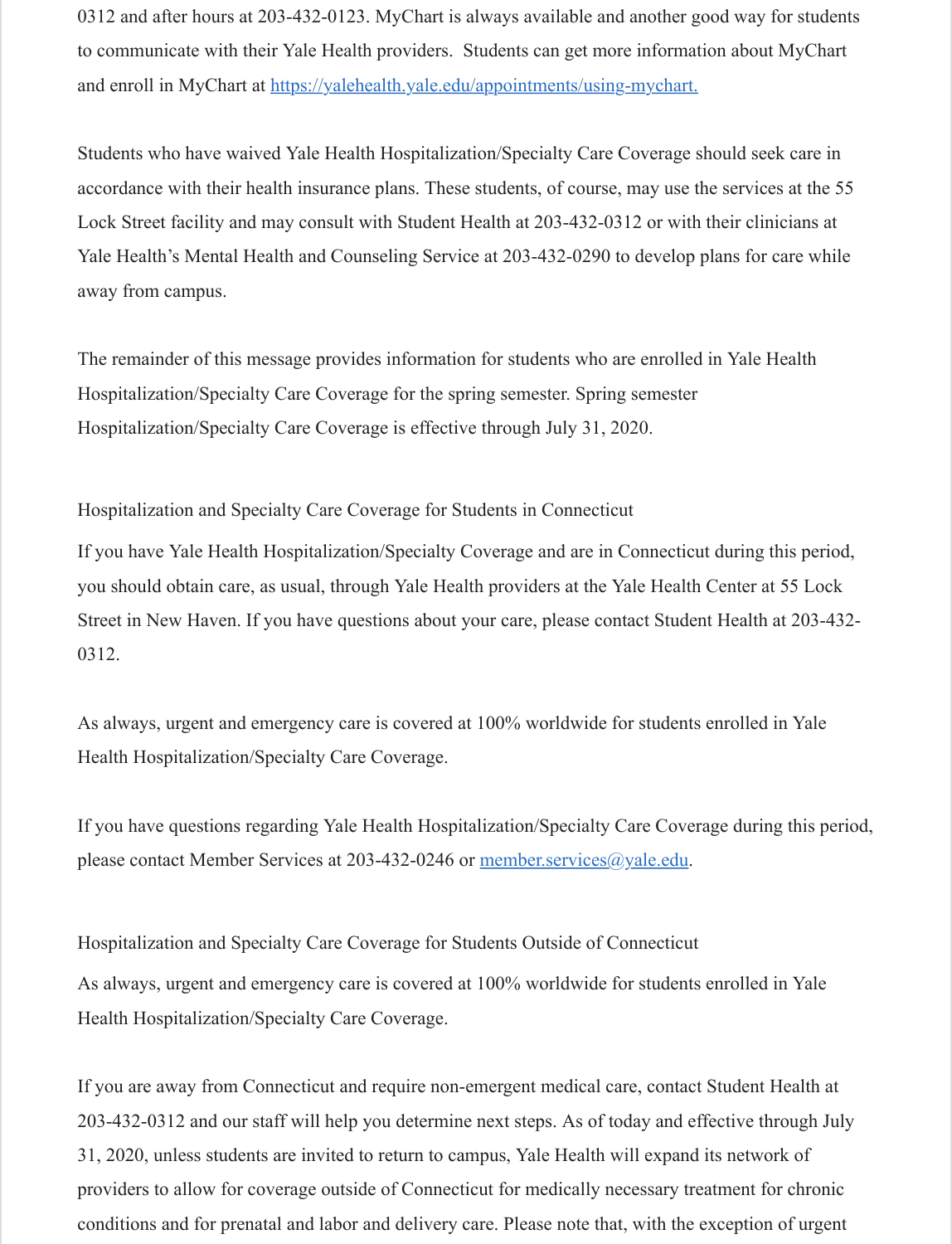Out-of-area providers frequently request evidence of coverage. If you need a Yale Health Hospitalization/Specialty Care Coverage member ID card, please complete this form: https://yalehealth.yale.edu/request-yale-health-member-id-card.

If you have questions regarding Yale Health Hospitalization/Specialty Care Coverage during please contact Member Services at 203-432-0246 or member.services@yale.edu.

## Mental Health and Counseling Services

[If you are currently receiving care from Yale Health's Mental H](http://click.message.yale.edu/?qs=351801ecccae5b569aebdeb7c025fe2bffc082f15cc0bbbcfe2d21f1b4a803c697c945d15bf5454e0c98d49d9afa3cdd6b2ab1ab451d8682)ealth and Counseling Depar please contact your clinician at 203-432-0290 to develop a plan for care while you are away campus. If you are in need of mental health services and are not receiving care from a clinic Health's Mental Health and Counseling Department, [please contact Mental Healt](mailto:member.services@yale.edu?subject=)h and Cour 203-432-0290 for advice and options.

Pharmacy Services (all students with Yale Health Hospitalization/Specialty Care Coverage)

- To ensure an adequate supply of medication, the Yale Health Pharmacy will authorize medication refills for most maintenance medications (excluding controlled substance have less than 50 days of your medication on hand, call the Pharmacy at 203-432-003
- We recommend using Magellan Rx Home for mail delivery of your maintenance mediations. Magellan will apply your benefit automatically so there will be no need for a claim form. will pay only your copayment for your prescription.
- To avoid unnecessary trips to the Yale Health facility, we will temporarily modify our reimbursement practices for use of non-Yale Health pharmacies. From now through J 2020, you can fill your prescriptions at any pharmacy, pay for them at the time of serthen complete a claim form to receive reimbursement for the cost of the medication less regular copayment.